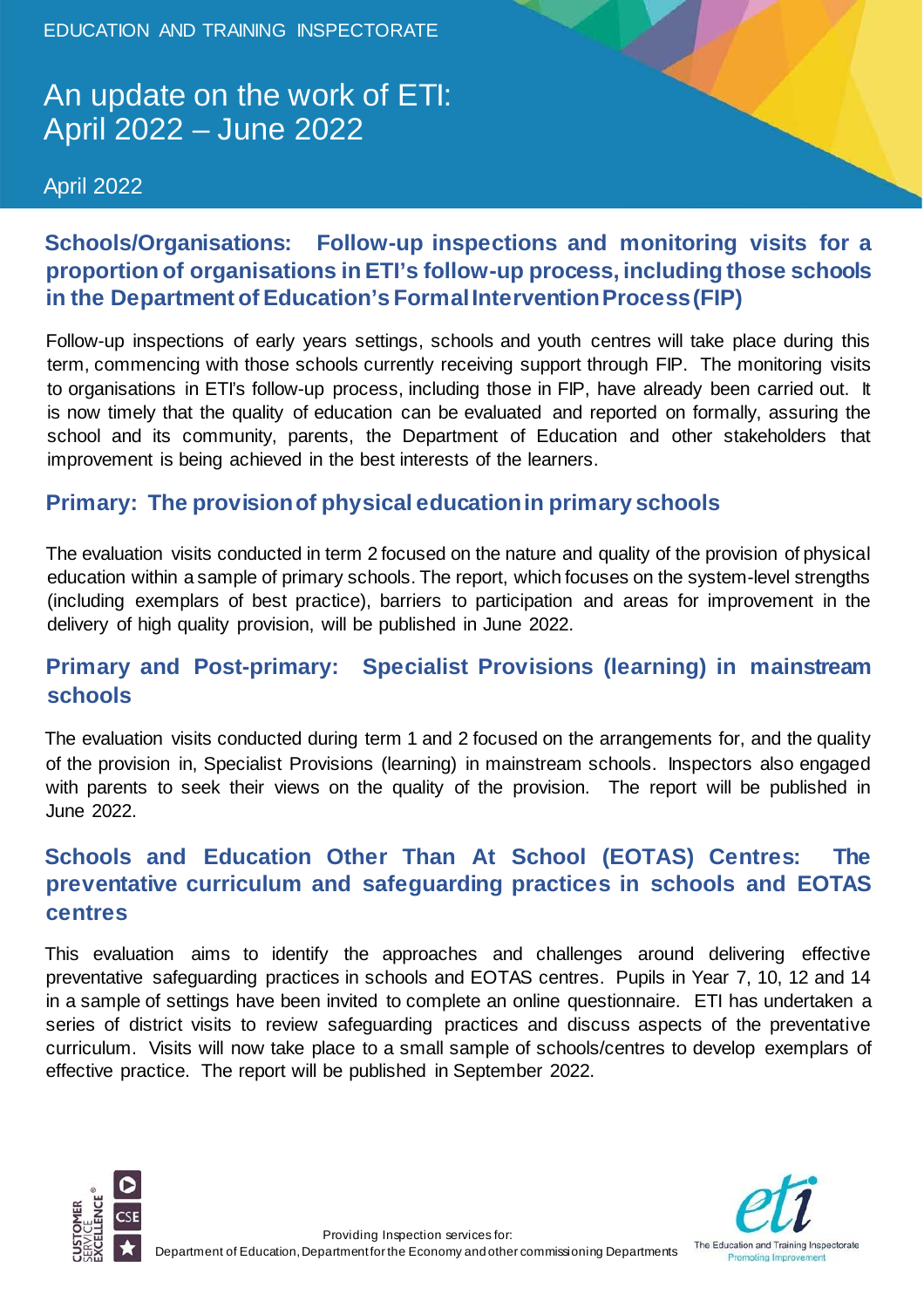# An update on the work of ETI: April 2022 – June 2022

#### April 2022



This evaluation aims to ascertain the extent to which early years settings, schools, and EOTAS centres are providing effective intervention programmes through the Department of Education's Engage II Programme for those pupils whose learning has been impacted adversely by the COVID-19 pandemic. ETI will undertake a series of district visits to evaluate, through professional discussions and a sample of lesson observations, the quality of the additional support provided through the Programme. The report will be published in September 2022.

#### **Work-based Learning and European Social Fund: Follow-up inspections, baseline visits and showcase event**

The Department for the Economy (DfE) has commissioned ETI to complete follow-up inspections of the work-based learning provision of those training supplier organisations currently in the follow-up inspection process, by the end of June 2022. The focus will be on the areas for improvement from the last inspection and improvements effected. Baseline visits to new training supplier organisations will also be undertaken.

A DfE European Social Fund Call 2 Showcase Event will take place on 12 May 2022, at which ETI will provide a four year review of inspection activity, focusing on sharing effective and impactful practice.

#### **Youth work: Wellbeing programmes for young people**

Through district visits, the ETI will assess the impact of a sample of wellbeing programmes across the voluntary and statutory youth sector, including the recently introduced Resilience Education Assisting Change to Happen (REACH) programme.

#### **Development work: 'Empowering Improvement - Stepping Forward Together' Project**

The ETI's project 'Empowering Improvement – Stepping Forward Together' reflects ETI's commitment to wide-scale consultation and engagement with schools, organisations and other stakeholders around sustainable capacity-building in the area of self-evaluation leading to improvement. Specifically, the project focuses on self-evaluation:

- leading to whole-organisation improvement (from the perspective of middle leadership); and
- of learning and teaching, encompassing digital learning.